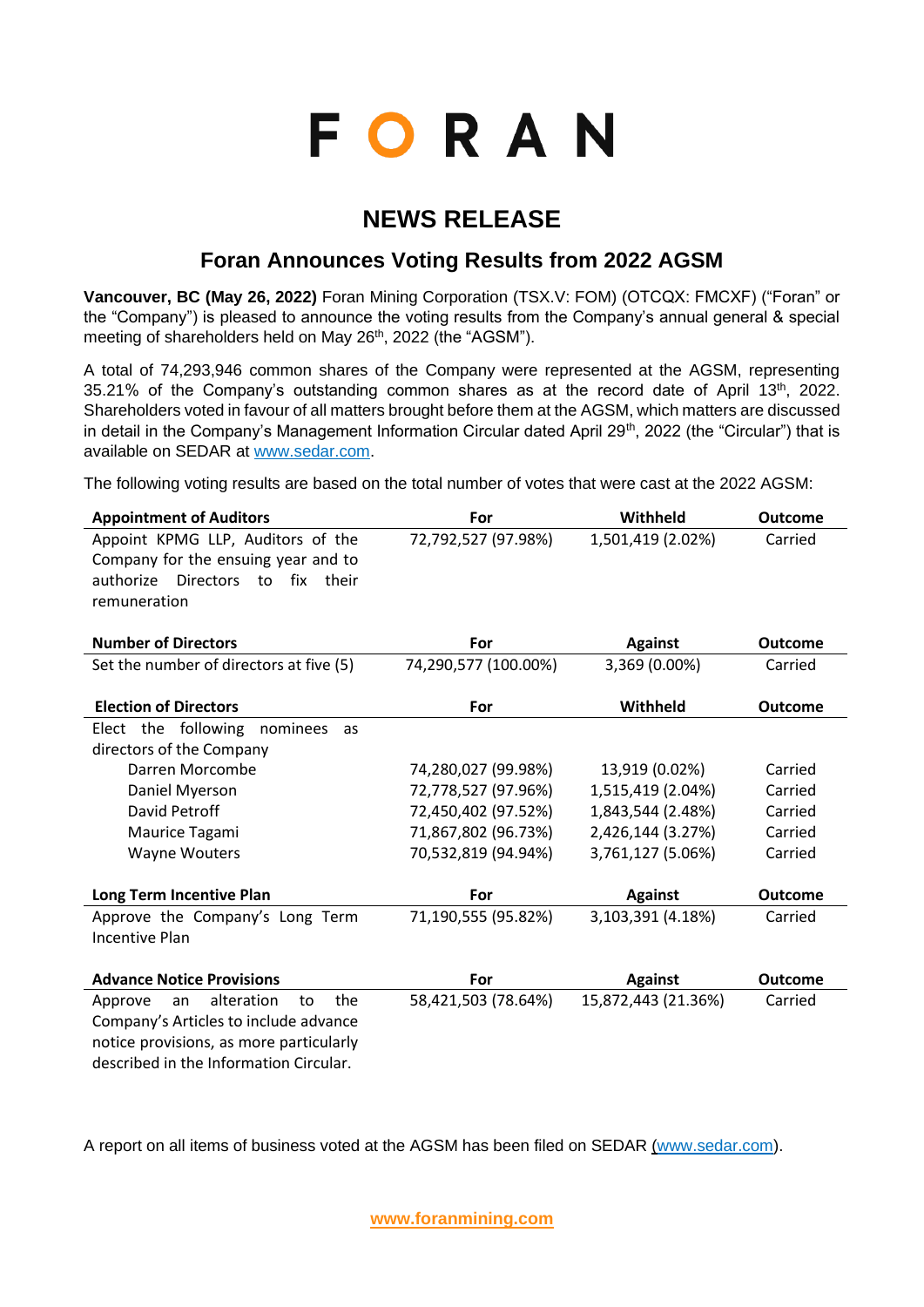#### **FOR ADDITIONAL INFORMATION:**

Jonathan French, CFA Director, Investor Relations 409 Granville Street, Suite 904 Vancouver, BC, Canada, V6C 1T2 [jfrench@foranmining.com](mailto:jfrench@foranmining.com)

**Media Enquiries:** SEC Newgate George Esmond/ Peter Tulupman [Foran@secnewgate.co.uk](mailto:Foran@secnewgate.co.uk)

#### **About Foran Mining**

Foran Mining is a copper-zinc-gold-silver exploration and development company, committed to supporting a greener future, empowering communities and creating circular economies which create value for all our stakeholders, while also safeguarding the environment. The project is located entirely within the traditional territory of the Peter Ballantyne Cree Nation. The Company also owns the Bigstone project, a resourcedevelopment stage deposit located 25km southwest of its McIlvenna Bay project.

McIlvenna Bay is a copper-zinc-gold-silver rich VHMS deposit intended to be the centre of a new mining camp in a prolific district that has already been producing for 100 years. McIlvenna Bay sits just 65km West of Flin Flon, Manitoba and is part of the world class Flin Flon Greenstone Belt that extends from Snow Lake, Manitoba, through Flin Flon to Foran's ground in eastern Saskatchewan, a distance of over 225km.

McIlvenna Bay is the largest undeveloped VHMS deposit in the region. The Company announced the results from its Feasibility Study on February 28, 2022, outlining an 18-year mine life producing an average of 65 million pounds of copper equivalent annually. The Company filed a NI 43-101 Technical Report for the McIlvenna Bay Feasibility Study on April 14, 2022. Foran's copper-zinc Bigstone Deposit is expected to serve as additional feed for the mill at McIlvenna Bay. The Company filed a NI 43-101 Technical Report for the Bigstone Deposit's first resource estimate on February 11, 2022.

Foran trades on the TSX.V under the symbol "FOM" and on the OTCQX under the symbol "FMCXF".

Neither the TSX-V nor its Regulation Services Provider (as that term is defined in the policies of the TSX-V) accepts responsibility for the adequacy of this release. No stock exchange, securities commission or other regulatory authority has approved or disapproved the information contained herein.

#### **Forward Looking Statements**

#### CAUTIONARY NOTE REGARDING FORWARD LOOKING STATEMENTS

This news release contains "forward-looking information" (also referred to as "forward looking statements"), which relate to future events or future performance and reflect management's current expectations and assumptions. Often, but not always, forward-looking statements can be identified by the use of words such as "plans", "hopes", "expects", "is expected", "budget", "scheduled", "estimates", "forecasts", "intends", "anticipates", or "believes" or variations (including negative variations) of such words and phrases, or state that certain actions, events or results "may", "could", "would", "might" or "will" be taken, occur or be achieved. Such forward-looking statements reflect management's current beliefs and are based on assumptions made by and information currently available to the Company. All statements, other than statements of historical fact, are forward-looking statements or information. Forward-looking statements or information in this news release relate to, among other things: the Company's ability to develop the McIlvenna Bay Project and to achieve the results outlined in the FS; and the ability to raise capital to fund construction and development of the McIlvenna Bay Project.

**[www.foranmining.com](http://www.foranmining.com/)**